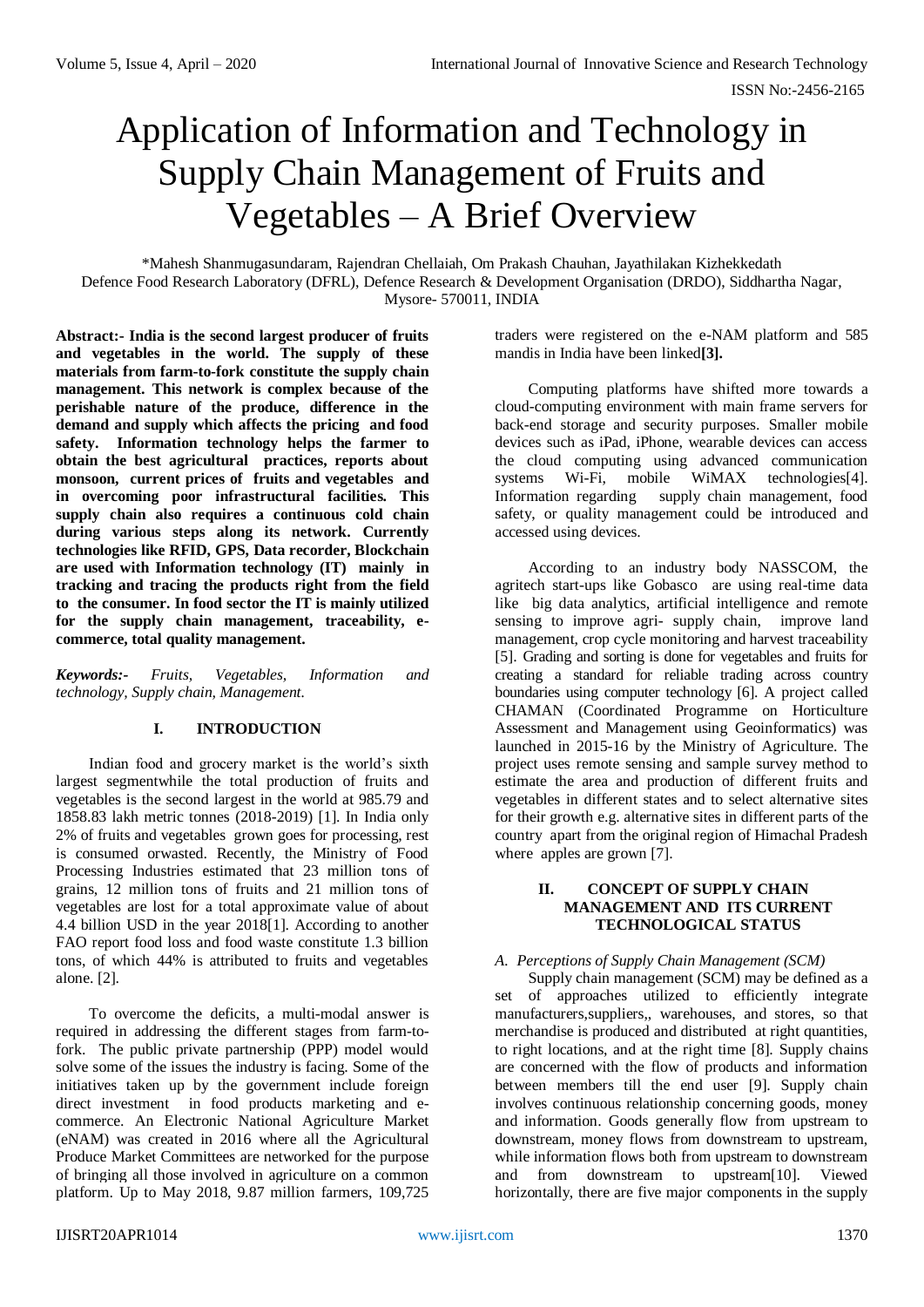chain: suppliers, goods manufacturing factories, distributors, retailers and customers. Vertically, there are also five main components: makers, buyers, transporters, storage and sellers [11].

Currently two business models exist for fruits and vegetables supply chain in India, First is the third party logistics service model and the second is the integrated cold chain model. In the first type the third party looks after the cold chain and post harvest activities and for their service they charge a fee. The second is the integrated cold chain model from the farm –to-retail model, where the flow is instrumental in affecting the supply chain. Flow includes the product flow, the information flow and the funds flow [12]. Farmers are being assisted right from irrigation of soil, warehouse, cold storage to the transport by major industries like Reliance Group, ITC etc. in maintaining the flow across the supply chain [13].

# *B. Cold Chain Supply Management*

A typical cold chain infrastructure consists of precooling facilities, cold storage, refrigerated carriers, packaging, warehouse, traceability, retailer, and consumers, under the aegis of information management systems [Fig 1] [14]. Cold chain supply management is required for assurance of safety and security of the stored products and involves the transportation and distribution of the goods to the doorstep of the consumer [12]. Due to the availability of fruits and vegetables from different climate zones in the world, extended shipping must include cold chain for their advantage. Therefore, proper control of temperature during transport and a data managing system is essential for the proper performance of the cold chain. Interestingly, different fruits and vegetables require specific optimum storage temperature. The public private partnership in cold chain supply model would help the farmers to shorten the cost of cultivation, off-season availability and a fair competitive market place. Further, 95% of cold storages in the country were owned by private sector, 3% by cooperatives and remaining 2% were under public sector undertakings. With the application of information technology across the network, transparency and efficiency of the system can be addressed [15].

The different kinds of cold storage for storing single commodity includes cold storage with single storage items like potatoes, chillies and raisins. Multi utility cold stores with a mix of positive temperature for storing fresh fruits, vegetables, spices, etc. and a negative temperature environment for storing meat, processed fruits and vegetables are available. Pack house facility includes precooling of fresh fruits and vegetables and also a handling line for sorting, washing, drying, packing and is located close to the source of production. Ripening units are part of the supply chain which are utilized for ripening of fruits while maintaining temperature, relative humidity, supply and control of ethylene levels,  $CO<sub>2</sub>$  levels, etc. Refrigerated transport includes reefer ship which will carry the cargo of perishables. There are special controlled atmosphere stores for apples, pears, etc. The concept in the stores is to control percentage of oxygen and  $CO<sub>2</sub>$  during the storage while maintaining the desired temperature and RH. The CA storage chambers extends the shelf life of fruits and vegetables during storage and transporation [16].

A recent report from National Center for Cold Chain Development estimates that India currently needs 70,080 pack-houses (as against the current 249); the 9,131 ripening chambers (as against current 812); and 52,286 refrigerated reefer vehicles (as against the current 9,131) as per the forecast in 2015 (NCCD 2015) [17]. To ensure their integrity different products require different temperature throughout the supply process. As per data seen in 2017, there were 7645 cold storages with a capacity of 34.95 million MT in the country. Majority of them are used for storage of horticultural crops and out of the total no of potatoes cultivated around 75% was that of potatoes stored in the cold room specially [18]. To increase the 20% cold storage coverage, it would require a growth rate of 12% to achieve a capacity of 70 million tonnes by 2020 [19]. The supply chain must evolve in getting data and processing, product tracking and tracing, transport, supply-demand, marketing and its information. The internet and mobile communication can also be used to enable information and financial transfer between the different parties. All these efforts will ensure supply and traceability of products and with a fair price.

## *C. Modified atmosphere packaging as a part of supply chain*

Modified atmosphere packaging (MAP) is used to flush out air and replace it with known-gas mixture such as nitrogen and/or carbon-dioxide in the food containers. The effectiveness of modified atmosphere packaging depends on the film and the quantity of fruit and vegetables.. The characteristics of the packaging can also be changed by perforating the film and adding additives such as ethylene absorbers. MAP-packaged foods can meet the brand standards for quality and consistency. Both the nutritional appeal and extended shelf life is taken care of in MAP [20]. Nitrogen  $(N_2)$  gas is used to displace oxygen in a sealed packet at a optimum concentration. In order to maintain the moisture content in fresh produce, a mixture of nitrogen and carbon dioxide  $(CO<sub>2</sub>)$  are used.  $CO<sub>2</sub>$  lowers the pH content by reacting with moisture and creates a hurdle for bacterial growth. Overall the foods in MAP storage retain their freshness for longer duration [20].

#### *D. Controlled atmosphere packaging as a part of the supply chain*

During the transportation of fruit and vegetables, low temperature along with modified atmosphere is used and is termed as controlled atmosphere packaging (CAP). Fruits are able to respire even after harvest and if we can lower the respiration rate by refrigeration, the fruits will be fresh for longer times. For example, once the apples are chilled in the cold room, nitrogen is pumped at optimum level into the storage room. It is essential to test the oxygen levels during this phase, as it needs to be lowered from 21% to 1.2% to slow down the respiration. . With the removal of oxygen, both the carbon dioxide and oxygen levels are to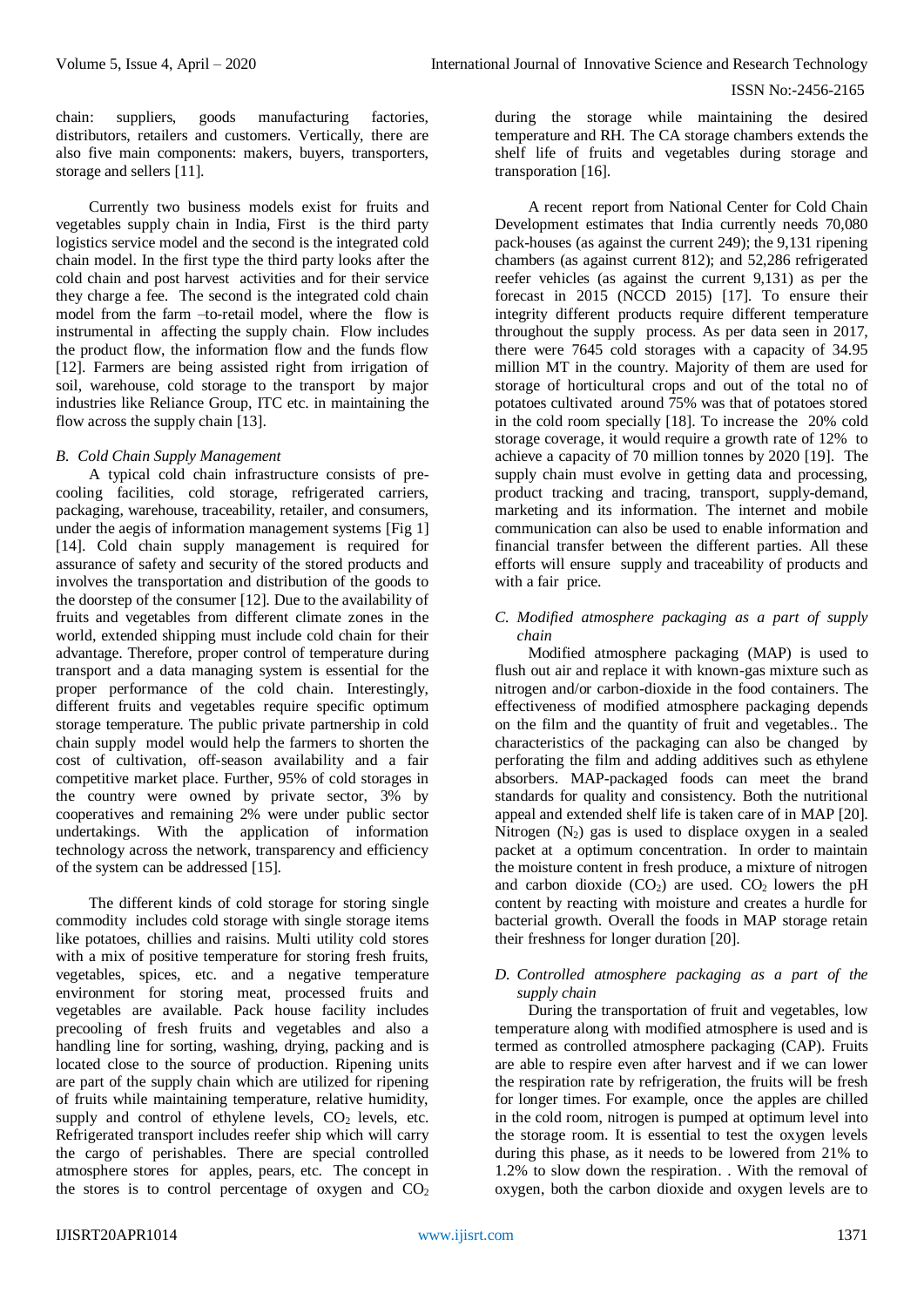be tested.  $CO<sub>2</sub>$  also helps in delaying ripening of fruits during storage. Many types of apples can be preserved for 9–12 months in CA storage, as opposed to 2–3 months, if using refrigerated storage alone. The packages containing the fruits are sealed once the oxygen is removed. Different foods require different levels of gases in the packaging to stay fresh. For example, fruits and vegetables should ideally be packaged in  $1-5\%$  Oxygen,  $2-15\%$  CO<sub>2</sub> [21].

#### *E. Radio-frequency identification (RFID) as a tool for supply chain management*

Radio-frequency identification (RFID) has become an essential component of supply chain management. Communication within the different stages of the supply chain are effected by the RFID tags themselves. Companies such as Wal-Mart have been using RFID technology to track fresh fruits and vegetables. RFID, GPS, data recorders have reduced wastage of the food product as it moves through the supply chain. Data recorders are battery operated memory device with a microprocessor which records data over time or location. RFID tags communicate via a terminal using electromagnetic waves that monitors the various parameters, e.g. temperature and termination date and identify the contents. GPS can track products and provide real-time, in-transit data about the product's condition and location. The chip is more reliable than the barcode. The main advantage of RFID is that physical contact between the reader and tags is avoided. RFID microchips are not easily removed because they are not attached to the surface of the product [4]. By using Intel RFID technology, IBM helped design, develop and implement a next-generation manufacturing and distribution supply chain. Philips Semiconductors uses RFID Technology which would reduce the sorting and tracking by 60 % while improving its efficiency [22].

# *F. RFID for fruits and vegetables supply chain*

In Spain, the PROCONET design of the fruit-andvegetable collaborative network and mutual exchange of data was implemented to improve logistics and transport of perishable goods in Spain. This network includes cold storage areas and also ensures product traceability and food safety in the chain. The distributed computer networks will have access to other networks and there would be free exchange of information increasing the communication. Enterprise knowledge sharing (know-how), open source / web-based applications will help the process. Some of the best practises in the manufacturing industry is the concept of integrated and collaborative networked enterprise. The fruit-and-vegetable sector faces constant challenge to balance market preferences and agricultural reality[23].

Wal-Mart has recently begun using RFID technology to mark its pallets from fresh fruits and vegetables and made it easier to deliver them on time. Now RFID technology can monitor temperatures of various products,. for example, to maintain quality, temperatures are monitored and if a spoilt product occurs it can be returned. Sensors and data recorders are used with RFID as the product moves across the supply chain. In the food industry, data recorders are extremely useful for monitoring

fresh fruits and vegetables in transit. The firms can track the shipments right from the source till the consume. GPS is used to give in-transit data in real time about the product and, thus, mitigate delayed shipments [24].

#### **III. ORGANISING RETRIEVABLE SYSTEM FOR ORGANIC FRUIT AND VEGETABLE PRODUCTS**

## *A. Tracing different kinds of perishables in the market*

The requirement in the fruit and vegetable sector needs real-time information. This involves product, production and supportive technology. Agricultural cooperative societies and retailers use pre-harvest and postharvest data obtained for monitoring product flow. Supportive technology includes tracking and tracing links of the products at different stages. The information flow of the process supports data analysis and arrive at a conclusion.

Packaging has an important role in the identification of fruits and vegetables. Euro Pool System and Ifco System, supplies crates which can be reused and has different identification technology on every crate. The relation between box identification (BoxID), product and its origin can be recorded at the agricultural cooperative society. The distribution centre registers the incoming products with the BoxIDs and sends it to the cooperative society. This exchange can be realised by web-services [25].

The traceability system of fruits and vegetables supply chain can be based on the identification method used like the Global Positioning System (GPS) and Geographical Information System (GIS) technology, Radio Frequency Identification Technology (RFID), Bar Code Technology, Electronic Product Code (EPC) etc. Among them, the bar code technology in food traceability system has been widely used. Barcodes are used for the identification of piece of the product in the barcode reading software. They contain all the details and useful data of the product and anyone can know the information of the product by just scanning the barcode [26]. The product may have chemical, physical or biological markers on them. Physical markers may have unique signatures which can be detected by UV rays, X rays, etc. Chemical markers are reagents which are added to the product, e.g. when a vitamin is added to alcoholic beverages, it gives a distinct flavour, aroma. Among the above mentioned technologies, the most cost effective technology is barcodes [27]. An Electronic Product Code (EPC) set of digits intended to complement barcodes with digits The t identification of the manufacturer, the product category and the individual item helps in traceability information of the fruits and vegetable so as to trace and track the product. The memory bank stores the EPC code, or the Electronic Product Code [4]. The enterprise information about the product in food safety chain has an impact on accuracy and falls within the jurisdiction laws of that place. Food traceability system includes three aspects: Data capture, Data storage which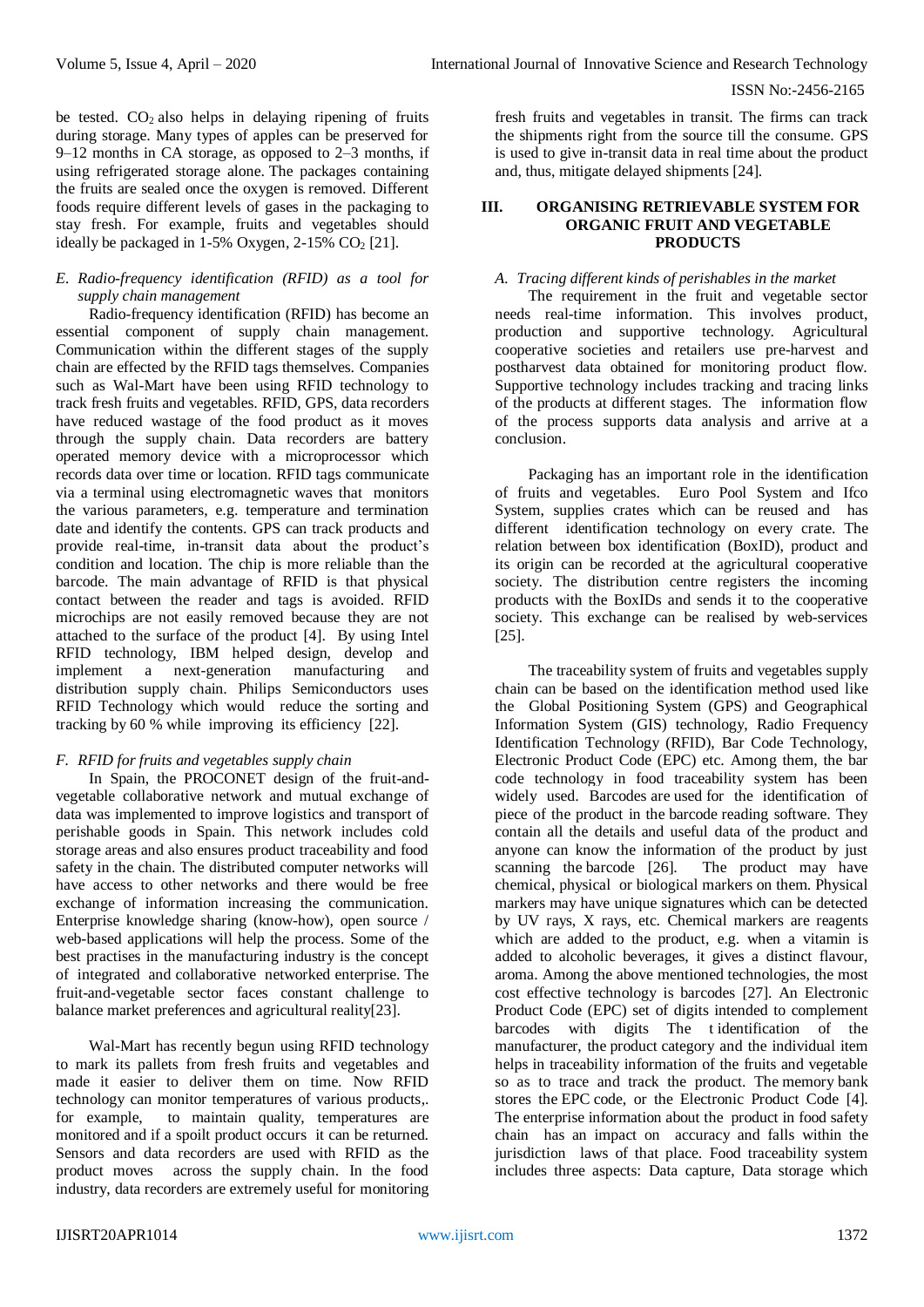includes how data is recorded within the retention period as prescribed by law and Data sharing [27].

The IT industry and cloud technologies have been well-developed in Taiwan. In Taiwan as per their regulations when an organic fruits and vegetables are purchased and certified it will have the details like the name and address of the farmer, location, category, validity, name of the certification body and certificate number. A unique QR code is generated and is printed on the container which can be read by on the webpage after scanning the QR code [28].

## *B. Administration of retrievable procedure for fruit and vegetable products: Indian scenario*

More than 75 % of net margin in India during the course of the supply chain is lost due to the intermediaries and the farmer does not get the right value for his produce [29]. The combination of trade and technology like enterprise resource planning in the implementation on Indian agri-food supply chain focuses on quality assurance and tracking or tracing capability. An internet-based coffee information system has demonstrated to show the variation in coffee quality due to efficient management [30]. Unorganized retailers supplying fruit and vegetables could make use of IT to improve their services and make them competitive [31]. Social networking sites such as Facebook and Twitter, manufacturers web page and a better database management are important for online transactions in the supply chain [4].

In India, generally there are three types of supply chain models followed in fruits and vegetables sector, i.e., traditional supply chain model, hub and spoke model, and value chain model In other words, a supply chain consists of multiple parties right from suppliers, distributors and the consumers. Buying, selling, supplies and procurement of food items and other goods have gone digital. Customers, suppliers, partners and inventors can meet online and prosecute their food business ideas in an online platform [32].

E-commerce will accelerate growth, give better market access and jump in the revenue from US\$ 39 billion in 2017 to US\$ 120 billion in 2020. Online grocery though unorganized will grow to to \$17.39 billion by 2022 due to changed lifestyles [33]. Facebook has inked a Rs. 43,574 crore deal with Reliance Jio platforms. Jio has a subscriber base of 300 million while the combined social platform users of Facebook, Instagram and WhatsApp have a base of 700 million Indian users. This agreement would benefit over 3 crore kiranas under a single platform using JioMart. Reliance will be providing to the kiranas merchandise. working capital, loans, digital payment solutions with Point-of-Sales machines. The online to offline model, where supply is linked with the inventory at the nearby kirana stores and not large warehouses works better with unstructured categories like grocery [34].

Information Technology should have a region specific database of information right from the soil to final pricing of the product [22]. Bengaluru-based supply chain technology firm called NinjaCart uses sophisticated supply chain algorithms that it has developed in-house to connects farmers with retailers via a network of more than 200 collection centres and 1,200 warehouses across the country in the supply chain management. This allows the farmers to get better prices and secure a consistent demand. Farmers bring in their produce to the collection centers in their respective villages. There, the items go through grading, weighing, and dispatched to fulfillment centers in batches. NinjaCart's algorithms create optimal route plans, set a dispatch schedule, and fix arrival slots. This phase involves delivering the produce from farmers to the fulfilment centers to the distribution centers. Here quality inspection of the produce in each vehicle is done, followed by queuing and then dispatching the items from the distribution centres to the customer. The company currently sources fruits and vegetables from farmers across more than 20 Indian states and delivers to over 17,000+ local kiranas and restaurants in seven major Indian cities every day [35].

## **IV. INFORMATION MANAGEMENT AND ITS INFERENCE**

Modern horticulture is highly knowledge intensive and information driven which is used to improve the yield, and also market and distribute [36]. Supply chains are aiding organizations in today's IT in order to reduce cost, add value, extend resources. In the present age for effective supply chain management there should be increase in profitability in every step of the link while creating value for the end user. The application of IT in horticulture would leverage the common interest of the society. Information and communication technologies are especially useful for dissemination of information, for seed selection, arrival of monsoons, agricultural products, climate control, the demand and supply, pricing [37].

E-choupal experience of ITC is an electronic market place for the soybean farmers in Madhya Pradesh. ITC empowers the farmers, eliminates middle men and improves on the supply chain . The project e-Choupal is an ICT platform where business transactions are carried out at a number of places. The area at the physical level is called Choupal run by ITC. There is lead farmer an Sanchalak who acts as a liaison between the local farmer and the computer where all the information is available. The farmers will have the information of the price what ITC is quoting and the price in the local market, therby obtaining a better remuneration[36]..Reliance Fresh assists in contract farming by getting high quality raw material at a predetermined price iirespectivein spite of the volatile nature of the market. The farm produce is collected through a central collection centre and sends it to a processing centre and distributes it to the retail outlets. ITC makes use of IT tools such as Enterprise Resource Planning (ERP) and SAP software in best possible way [36]. Kisan project was launched by the Ministry of Agriculture in order to leverage the ICT in agriculture. IFFCO Kisan Sanchar Limited was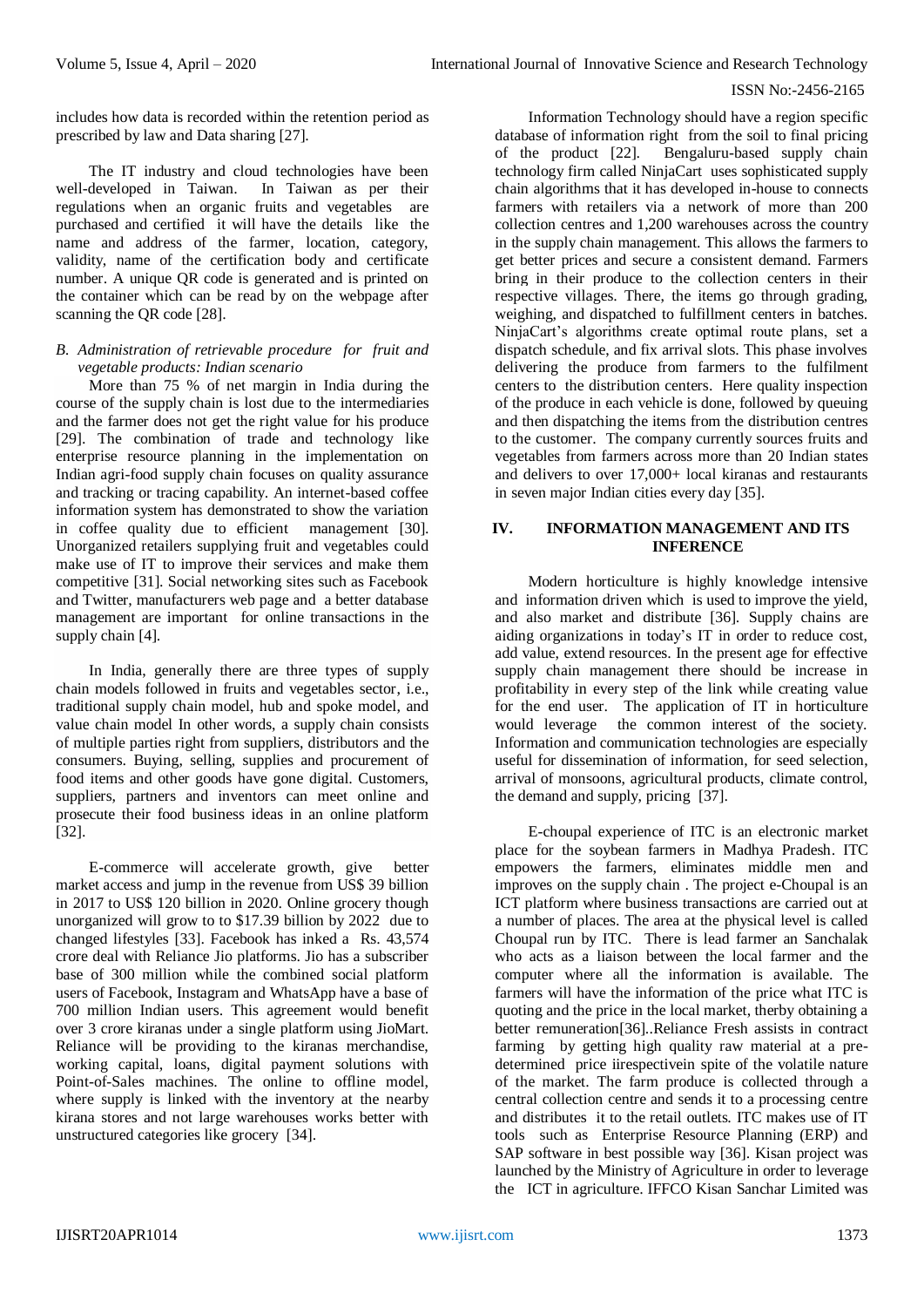selected to manage the Kisan call centre services. The mkisan project uses mobile phones for disseminating information to the farmer level. Value added services such as USSD (Unstructured Supplementary Service Data), IVRS (Interactive Voice Response System) and Pull SMS gives web based services to the farmers on their mobiles without internet [38] Information centers were set up where the vendors and farmers would join together. The ease at which the information would be available is the motivating factor for the farmer to join the information kiosk [39], Concerted efforts in way of expenditure, sharing of assets, crop produce, knowledge and information sharing, marketing and R&D are needed.

# **V. THE ROAD AHEAD FOR THE FUTURE**

The adoption and implementation of food safety and quality assurance mechanisms such as TQM including ISO 9000, ISO 22000, HACCP, GMP, GHP by the food processing industry is the need of the hour so as to maintain stringent standards of quality and face global competition [3].

The online food ordering business in India is in its early stage, but witnessing exponential growth. With online food delivery players like FoodPanda, Zomato, TinyOwl and Swiggy, the business grew at an estimated alue (GMV) of US\$ 300 million in 2016 [3]. The food processing sector in India is one of the fastest growing sectors, accounting for 32 percent of the country's total food market. This sector makes up for 13 percent of India's exports and 6 percent of total industrial investment. As per the latest annual survey of industries, there are 39,319 registered food processing units in the country that employ approximately 1.7 million people in food and beverage manufacturing [40].

During 2018-19, India exported fruits worth Rs. 4817.35 crores and vegetables worth Rs. 5419.48 crores. India's exports of processed food stood at Rs. 31111.90 crores in 2018-19 which majorly included dried and preserved vegetables and mango pulp along with other processed perishables [41][33]. The Ministry of Food Processing Industries sanctioned the establishment of 42 mega food parks in the country, with nine under operation as on 2018 [40].

Blockchain technology is a structure that stores transactional records, also known as the block, of the public in several databases, known as the "chain" in a network connected through peer-to-peer nodes [42] Typically with the help of Blockchain technology, one could easily find out where a product was made, by whom, and if the quality and condition of said product or item is of an acceptable quality. Individual data files (blocks) are managed through specific softwares where the data are processed into human readable forms. Since it is a distributed database, it means that in this network every participant has access to the entire database [43].

Blockchain will show a tamper-proof historical record of dealings regarding a food product**,** its quality, cost and bogus detection. Government is working with Agricultural and Processed Food Products Export Development Authority (APEDA) for pomegranate exports. Blockchain will help in tracking the pomegranate exports and proving the point of origin in terms of where the pomegranate was grown and by which farmer. Another major use case will be to provide easy and fast credit to the farmers sans any middlemen involved [44].

This technology which is available right from the manufacturer down the chain to the consumer can identify the source of contamination in the complex food chain. In the case of contamination at a specific farm, for example, producers could send data to consumers about the harmful damage of that particular batch while assuring the safety of the other batches on the shelf [45]. Louis Dreyfus Co is a food trader company teamed with banks for the first soybean trade from US to China based on blockchain. Nestle has recently entered the IBM Food Trust partnership towards food traceability, for canned pumpkin and mango using blockchain[46,47]. WalMart tooks days to know the origin of its mangoes through the traditional supply chain but by using the Blockchain it just took few seconds.Hazard Analysis and Critical Control Points system in fusion with Blockchain and Internet of Things is useful in monitoring real time physical data. It is also useful in identifying food fraud and linking outbreaks to its source and maintenance of the cold chain[48]. AgUnity is one Blockchain company which uses its platform to negotiate the farmers agricultural produce based upon demand with multinational companies like Walmart, Unilever and building trust among the players.. In the year 2017 the Blockchain industry stood at \$41.2 million. RIPE, TE-FOOD, AgriDigital are other start-ups which have played a pivotal role in creating solutions for the agri-food industry[ 49].

## **VI. CONCLUSION**

The food processing sector in India is one of the fastest growing sectors, accounting for 32 percent of the country's total food market. Many agri-startups are using data analytics, artificial intelligence, Blockchain technologies to overcome the limitations of the supply chain management in the food sector. GPS, RFID would continue to be used by the food industry for better supply chain. The online food ordering business in India is in its early stage, but witnessing exponential growth with online food delivery players like FoodPanda, Zomato, etc.

# **ACKNOWLEDGEMENT**

The authors would like to thank Dr.Anil Dutt Semwal, Director, DFRL for his support throughout the work.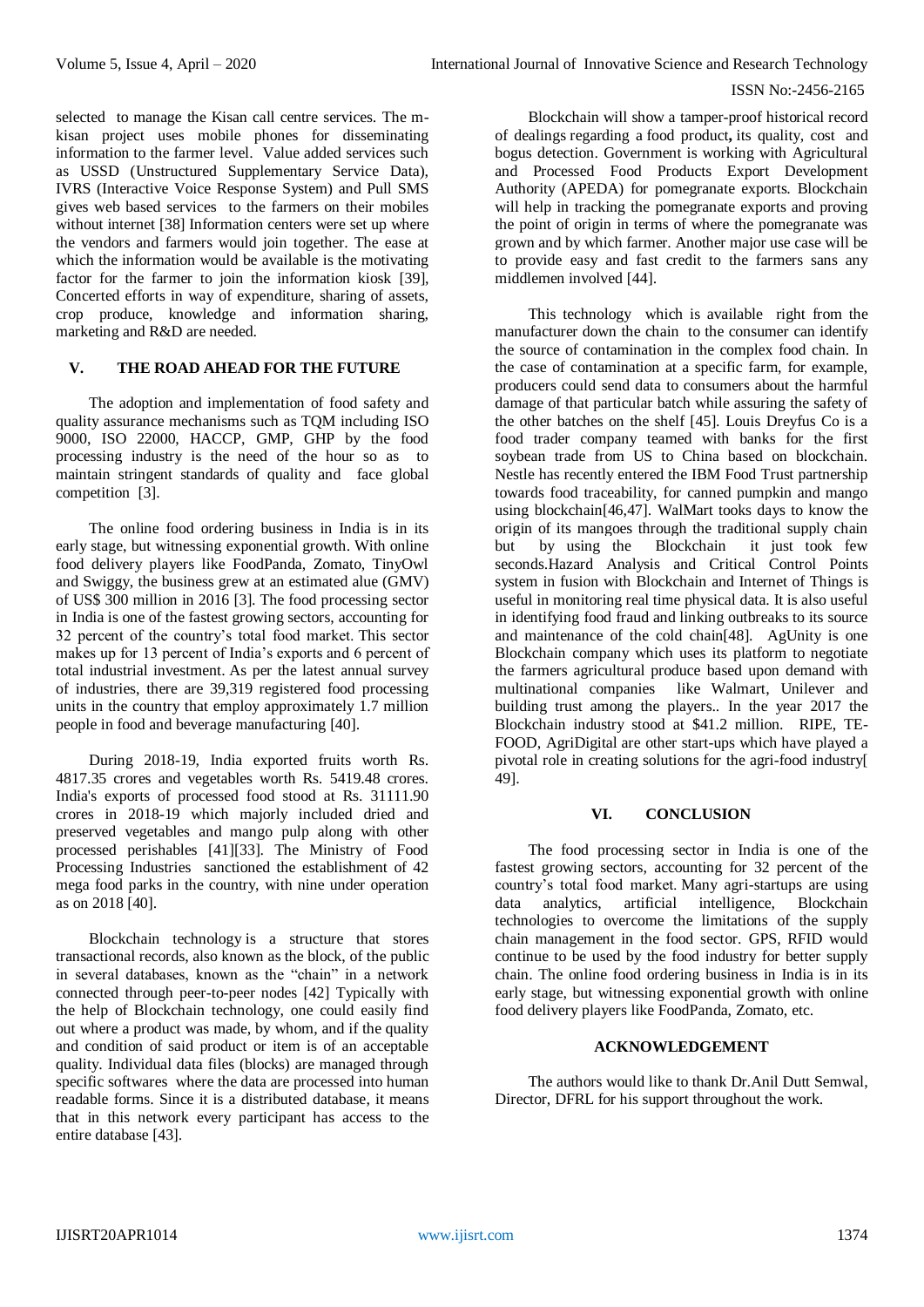## **REFERENCES**

- [1]. https://mofpi.nic.in/sites/default/files/eng\_mofpi\_annu al\_report\_2018-19.pdf. January 10, 2020
- [2]. FAO, 2011. Global food losses and food waste extent, causes and prevention. http://www.fao.org/docrep/014/mb060e/mb060e.pdf. January 15,2020.
- [3]. https://www.ibef.org/industry/indian-foodindustry.aspx, February 7, 2020
- [4]. R. Birla, *et.al*, "Role of information technology in food industry," Indian Food Industry, Vol 37, (5), Sep-Oct, 2018.
- [5]. https://www.thehindu.com/news/national/boomingagritech-sector-aims-at-solving-supply-chainwoes/article29103481. August 15,2019
- [6]. https://emerj.com/ai-sector-overviews/artificialintelligence-in-indian-agriculture-an-industry-andstartup-overview/ November 22, 2019.
- [7]. https://eands.dacnet.nic.in/PDF/February 10, 2020.
- [8]. Irina [Albastroiu,](https://www.researchgate.net/profile/Irina_Albastroiu?_sg%5B0%5D=E__hqXN6HlylicOXQPjDvTD0LWoa_1j_My8yn5l2w2ztNzNarC1cDZTL-1Y8NyXtFGkWm5M.9DIl1VX809Q7LX94B7UssVd1QTxMdzDr0A89ZrP1wAuEPReDCK69DWAGVjSk8W05geH0OhC7-1eYZJnMzao1Ag&_sg%5B1%5D=Uil14EgJUan2XHlOmxMmKKoS_0-1jQiyIl-dnV5iw4L8LSrBdrKiuR1vtHN6NtAAvpcdOCI.5eVunUJVbznezhi0cLN8_hzqHDjaly_iXTYkyLAbY9ow5kUWlKDoUL4Ikx-dEzoQletQuQ4pJ89lLK2yWSeCvA) [Mihai](https://www.researchgate.net/profile/Mihai_Felea?_sg%5B0%5D=E__hqXN6HlylicOXQPjDvTD0LWoa_1j_My8yn5l2w2ztNzNarC1cDZTL-1Y8NyXtFGkWm5M.9DIl1VX809Q7LX94B7UssVd1QTxMdzDr0A89ZrP1wAuEPReDCK69DWAGVjSk8W05geH0OhC7-1eYZJnMzao1Ag&_sg%5B1%5D=Uil14EgJUan2XHlOmxMmKKoS_0-1jQiyIl-dnV5iw4L8LSrBdrKiuR1vtHN6NtAAvpcdOCI.5eVunUJVbznezhi0cLN8_hzqHDjaly_iXTYkyLAbY9ow5kUWlKDoUL4Ikx-dEzoQletQuQ4pJ89lLK2yWSeCvA) Felea Defining the concept of SCM and its relevance to romanian academics and practitioners January 2013 Amfiteatru Economic 15(33):74-88
- [9]. www. jotmi.org.December 15,2019
- [10].

http://www.logistiikanmaailma.fi/en/logistics/logistics -and-supply-chain/information-money-and-materialflow/January 10,2020

- [11]. Z.T.Ahmad, and E.W. Lucia, " Revamping the supply chain of fruit and vegetable in East Java province, Indonesia", IJMBS, Vol 7, (2), April – June, 2017.
- [12]. R. D. Rauta *et.al*, " Improvement in the food losses in fruits and vegetable supply chain - a perspective of cold third-party logistics approach" , Operations Research Perspectives, Vol 6 , pp.100117, 2019.
- [13]. R.J. Sheoran, " Scope of supply chain management in fruits and vegetables in India", Journal of Food Process Technology , Vol 6 (3), 2015. DOI: 10.4172/2157-7110.1000427
- [14]. R. Montanari, " Cold chain tracking: A managerial perspective", Trends Food Sci. Tech., Vol 19(8), pp. 425-431, 2008.
- [15]. P. Kendurkar , and A. Tiwari, "Cold Chain Supply and Public-Private Partnership: A Proactive Interaction" International Journal of Scientific Research in Multidisciplinary Studies, Vol 3, (9), pp.1-6, September,2017.
- [16]. https://www.mcciapune.com/sitemedia/Publication/Pu blication\_File/July\_2019\_-\_web.pdf. January 10, 2020
- [17]. www.nccd.gov.in. December 15,2019
- [18]. https://pib.gov.in/newsite/mbErel.aspx?relid=168990, November 10, 2019
- [19]. https://www.coolingindia.in/powering-cold-storageplants/March 10 , 2020
- [20]. 20)D.Ibarra, et.al, ["Modified Atmosphere Packaging](https://www.sciencedirect.com/science/article/pii/B9780128124659000153)  [and Controlled Atmosphere Packaging"](https://www.sciencedirect.com/science/article/pii/B9780128124659000153), Gases in Agro-Food Process, pp. 319-431,2019. <https://doi.org/10.1016/B978-0-12-812465-9.00015-3>
- [21]. https://gaslab.com/blogs/articles/modifiedatmosphere-packaging-testing , April 09, 2020
- [22]. S. Shrishail, and T. Suwarna, "Recent trends of information technology in logistics and supply chain management of Indian agriculture industry", International Journal of Research in Business Management, Vol 2(4), pp.95-100, 2014.
- [23]. M.V.F. Fuente, A.R. Lorenzo, R.D.O. Bas, P. Franco, and G. Gómez, "Cold supply chain processes in a fruit and vegetable collaborative Network", BASYS, IFIP, AICT. Vol 322, pp 3–10, 2010.
- [24]. http://edis.ifas.ufl.edu.February 15,2020.
- [25]. R. Reiche, M. Fritz, and G. Schiefer,"Interaction models in the fresh fruit and vegetable supply chain using new technologies for sustainability and quality preservation", 674, EFITA conference,2009.
- [26]. L. Xin, " Traceability system design for fruits and vegetables safety based on internet of things technology", Advance Journal of Food Science and Technology,Vol 8(10),pp711-715, 2015.
- [27]. Food Traceability in India (2017-2018). A study report by CII FACE and GS1 India
- [28]. J. L. Dar, " Managing traceable system for organic fruit and vegetable products in Taiwan" Farm Chemical and Machinery Division, Agriculture and Food Agency (AFA), Nantou, Taiwan .https://www.afa.gov.tw/eng
- [29]. P. Modi, D. Mishra, H. Gulati, and K. Murugesan (2009). "Uttarakhand state cooperative federation: Can it help the horticulture farmers? VISION"-The Journal of Business Perspective*,*Vol. 13(2),pp. 53-61, 2009.
- [30]. N. [Niederhauser,](https://www.researchgate.net/scientific-contributions/73018017_Norbert_Niederhauser?_sg%5B0%5D=Y1AqdDp5rHNcm6ECZ_DWRHFjuH8ZATp7zaWbJse7CRp3cWM3Nm-yIUwA0UGYafgQw9LeaiA.EOmGX7U08lOFjnj1gggi-ezCIDOWEqkkTyGbkwVyhvjkJUfrTlWWGjpRmkfBJU3ysfWDZNpB9nWUTciapq3MtQ&_sg%5B1%5D=YwFhq1ivFuYEXtsRUC0tSqiKj-1svJl7jKXgi6hWflFPGW8pV4yhiS8ruq7HYTUrU2mNUjE.R7B64tVpoPMWHKid587STmZwTANdF-8iQ5-lMHYho-ctYiwuQawmqz7ZCvXGEpfMBZysGvEIKoJvnRnm4Wwfjg) S. [Kattnig,](https://www.researchgate.net/scientific-contributions/72522450_Sibylle_Kattnig?_sg%5B0%5D=Y1AqdDp5rHNcm6ECZ_DWRHFjuH8ZATp7zaWbJse7CRp3cWM3Nm-yIUwA0UGYafgQw9LeaiA.EOmGX7U08lOFjnj1gggi-ezCIDOWEqkkTyGbkwVyhvjkJUfrTlWWGjpRmkfBJU3ysfWDZNpB9nWUTciapq3MtQ&_sg%5B1%5D=YwFhq1ivFuYEXtsRUC0tSqiKj-1svJl7jKXgi6hWflFPGW8pV4yhiS8ruq7HYTUrU2mNUjE.R7B64tVpoPMWHKid587STmZwTANdF-8iQ5-lMHYho-ctYiwuQawmqz7ZCvXGEpfMBZysGvEIKoJvnRnm4Wwfjg) and J. H [Cock,](https://www.researchgate.net/profile/James_Cock?_sg%5B0%5D=Y1AqdDp5rHNcm6ECZ_DWRHFjuH8ZATp7zaWbJse7CRp3cWM3Nm-yIUwA0UGYafgQw9LeaiA.EOmGX7U08lOFjnj1gggi-ezCIDOWEqkkTyGbkwVyhvjkJUfrTlWWGjpRmkfBJU3ysfWDZNpB9nWUTciapq3MtQ&_sg%5B1%5D=YwFhq1ivFuYEXtsRUC0tSqiKj-1svJl7jKXgi6hWflFPGW8pV4yhiS8ruq7HYTUrU2mNUjE.R7B64tVpoPMWHKid587STmZwTANdF-8iQ5-lMHYho-ctYiwuQawmqz7ZCvXGEpfMBZysGvEIKoJvnRnm4Wwfjg) " Information and its management for differentiation of agricultural products: The example of specialty coffee", Computers and Electronics in Agriculture, Vol. 61(2), pp.241- 253, 2008. DOI: 10.1016/j.compag.2007.12.001.
- [31]. S.M.Rahul, S. Sarbjit, B. Arvind, B., and L.P.Singh, "Technological implications of supply chain practices in agri-food sector- A review". International Journal of Supply and Operations Management. 2, (2): 720- 747, 2015.
- [32]. S. Negi, and N. Anand, "Issues and challenges in the supply chain of fruits & vegetables sector in India: A Review", International Journal of Managing Value and Supply Chains Vol. 6, (2), pp.47-62,June 2015 DOI: 10.5121/ijmvsc.2015.6205 47
- [33]. http://face cii.in/sites/default/files/food\_processing\_report\_2019. pdf. January 15,2020.
- [34]. https://timesofindia.indiatimes.com/business/indiabusiness/ril-plans-to-bring-kiranas-closer-toyou/articleshow/75306938.cms April,23,2020
- [35]. https://techacute.com/ninjacart-solves-producesupply-chain-problems-in-india/March 10,2020.